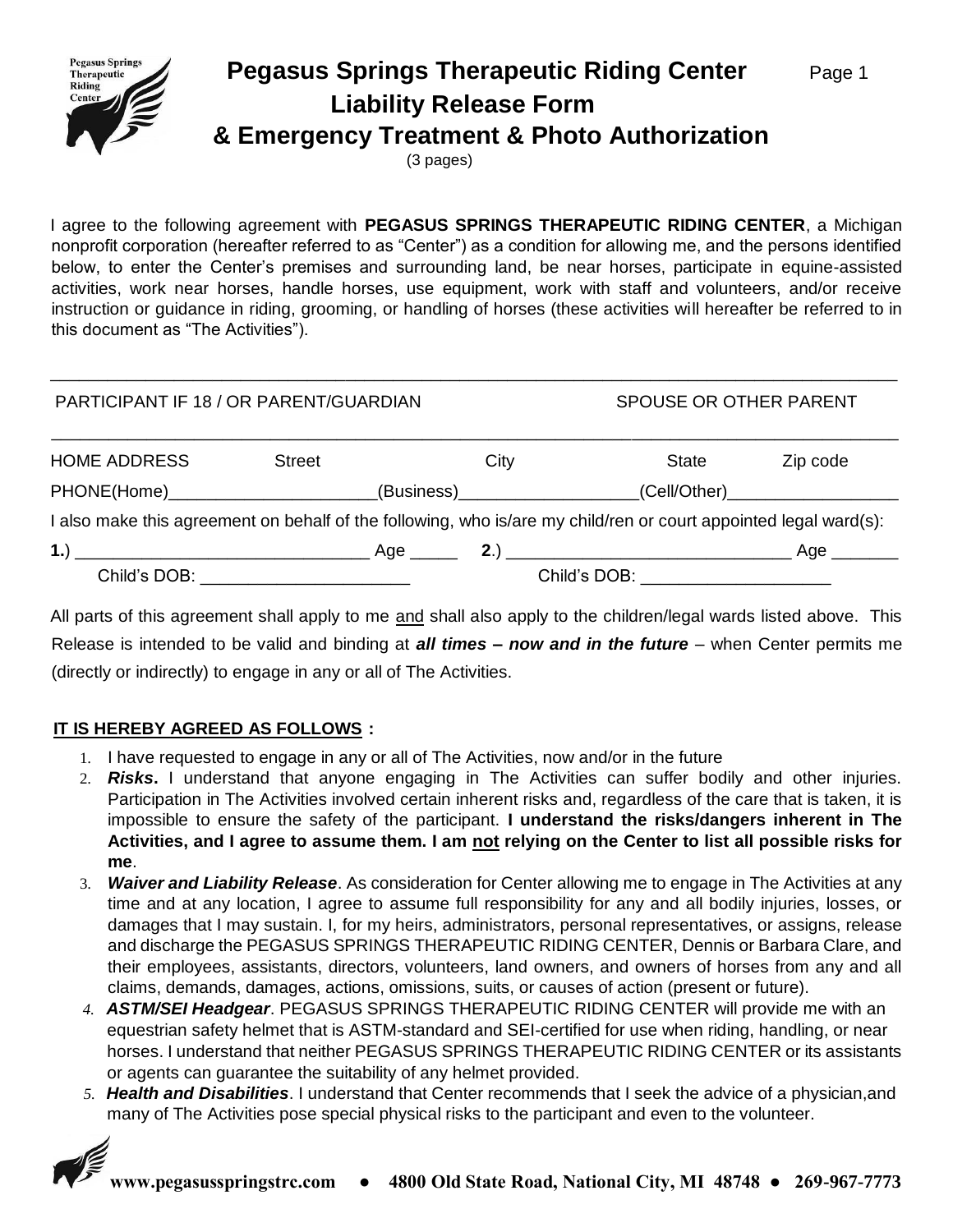*6.* Should I breach this Release (or any part of it) I agree to pay the attorney's fees and court costs related to such breach incurred by Center and/or persons directly affiliated with Center. It is also mutually agreed that any disputes arising under this Release, or any activities that are undertaken pursuant to this document, shall be litigated in a court of proper jurisdiction located in or nearest to Iosco County, Michigan.*.* 

*7. Indemnification*. I also agree to indemnify and hold harmless the PEGASUS SPRINGS THERAPEUTIC RIDING CENTER, Pegasus Farm, Dennis or Barbara Clare, and persons or entities working on behalf of or affiliated with the Center against all damages which are sustained or suffered by any third persons. The indemnification shall include reimbursement of Center's attorney fees.

### **WARNING**

Under the Michigan Equine Activity Liability Act [1994 P.A. 351], an equine professional is not liable for an injury to or the death of a participant in an equine activity resulting from an inherent risk of the equine activity.

*I want Center to be aware of the following physical conditions I have that may affect my ability to handle, ride, and/or be near an equine***:**

*\_\_\_\_\_\_\_\_\_\_\_\_\_\_\_\_\_\_\_\_\_\_\_\_\_\_\_\_\_\_\_\_\_\_\_\_\_\_\_\_\_\_\_\_\_\_\_\_\_\_\_\_\_\_\_\_\_\_\_\_\_\_\_\_\_\_\_\_\_\_\_\_\_\_\_\_\_\_\_\_\_\_\_\_\_\_*

*\_\_\_\_\_\_\_\_\_\_\_\_\_\_\_\_\_\_\_\_\_\_\_\_\_\_\_\_\_\_\_\_\_\_\_\_\_\_\_\_\_\_\_\_\_\_\_\_\_\_\_\_\_\_\_\_\_\_\_\_\_\_\_\_\_\_\_\_\_\_\_\_\_\_\_\_\_\_\_\_\_\_\_\_\_\_*

**IT IS MUTUALLY UNDERSTOOD AND AGREED THAT THE WAIVER AND LIABILITY RELEASE SET FORTH IN THIS DOCUMENT CONSTITUTES A WAIVER OF LIABILITY BEYOND THE PROVISIONS OF THE MICHIGAN EQUINE ACTIVITY LIABILITY ACT, 1994 P.A. 351. BY SIGNING THIS RELEASE, I AGREE NOT TO BRING ANY CLAIM OR SUIT AGAINST CENTER OR PERSONS OR ENTITIES WORKING ON BEHALF OF OR AFFILIATED WITH CENTER ON THE BASIS OF ANY EXCEPTION IN THAT LAW.** 

| SIGNATURE OF PARENT<br><b>GUARDIAN</b><br>or GL |  |
|-------------------------------------------------|--|
|-------------------------------------------------|--|